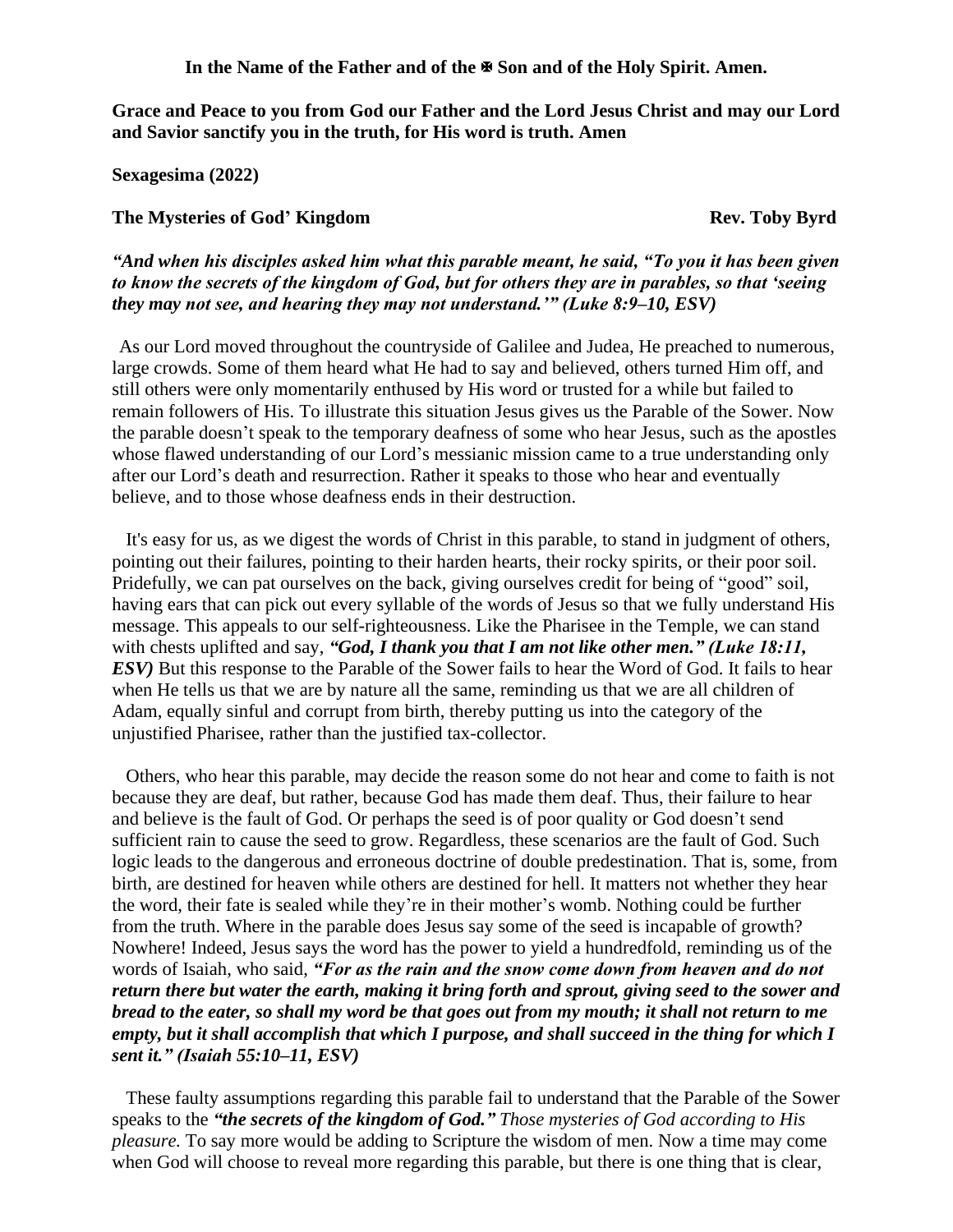this parable speaks to the mystery of God's election, and it is consistent with the revelation of God's grace in Christ Jesus.

Jesus said to His apostles when they asked Him to explain the parable, *"To you it has been given to know the secrets of the kingdom of God, but for others they are in parables, so that 'seeing they may not see, and hearing they may not understand.'" (Luke 8:10, ESV)* His words to the twelve are much the same as His words to the seventy-two whom He sent ahead of Him into the communities where He was going. When they returned, they rejoiced that even the demons were subject to the name of Jesus. Responding to their jubilation, Jesus says, *"I thank you, Father, Lord of heaven and earth, that you have hidden these things from the wise and understanding and revealed them to little children; yes, Father, for such was your gracious will." (Luke 10:21, ESV)* Furthermore, He said, *"Blessed are the eyes that see what you see! For I tell you that many prophets and kings desired to see what you see, and did not see it, and to hear what you hear, and did not hear it." (Luke 10:23–24, ESV)* There is no subtlety in these words of Jesus. His word is clear, *the Mysteries of God's Kingdom* are not revealed to everyone.

Now the question becomes, why not? Why aren't the *Mysteries of God's Kingdom* revealed to everyone? Let us pray that the Holy Spirit will enlighten our understanding of the *Mysteries of God's Kingdom* as we contemplate the Parable of the Sower.

In telling the parable, Jesus says*, "A sower went out to sow his seed. And as he sowed, some fell along the path and was trampled underfoot, and the birds of the air devoured it. And some fell on the rock, and as it grew up, it withered away, because it had no moisture. And some fell among thorns, and the thorns grew up with it and choked it." (Luke 8:5–7, ESV)* In the parable the birds represent the devil who takes away God's Word from the hearts of hearers, so they won't believe. The rock is fleshly temptation which draws the believer back into the world and away from faith in Christ Jesus. And the thorns are our natural, corrupted flesh, the result of Adam's disobedience, which cleaves to the pleasures of life and rejects the promise of the Gospel. Not one of these things is the work of God; therefore, God cannot be blamed for the evil desires of men or for their lack of faith. Closing this parable, Jesus says, but not all is lost, there is some seed that bares a crop. He says, *"some fell into good soil and grew and yielded a hundredfold." . . . "He who has ears to hear, let him hear."" (Luke 8:8, ESV)*

Now it would be easy to take a pessimistic view of the power of preaching predicated on this parable. Look, three out of the four scenarios spoken of by Jesus, end in failure! Reading this parable one might conclude that the odds of successful preaching of God's Word are pretty slim. But optimism is not the focus of the parable, the focus is the mystery of God's election and the history of man's rejection. The seed is the Word of God, and it alone has the power to produce "good" soil, which produces fruit in abundance, fruit a hundredfold.

Some who interrupt this parable see the "good" soil as the "free will" of man. You know that ability some claim men have, to accept or reject God's Word. "Good" soil though is not ours by birth, it is not something inherit in us at birth. Rather the corrupted soil with which we are born is made "good" by God's grace in Christ Jesus. The worthless soil of our heart is changed into "good" soil as we are grafted into Christ through the Gospel. This is the work of God who said, *"I will give you a new heart, and a new spirit I will put within you. And I will remove the heart of stone from your flesh and give you a heart of flesh. And I will put my Spirit within you, and cause you to walk in my statutes and be careful to obey my rules." (Ezekiel 36:26–27, ESV)* Therefore, "good" soil is solely the work of God. How dare we think that we can compare ourselves to others! To do so is a sign of our corruption.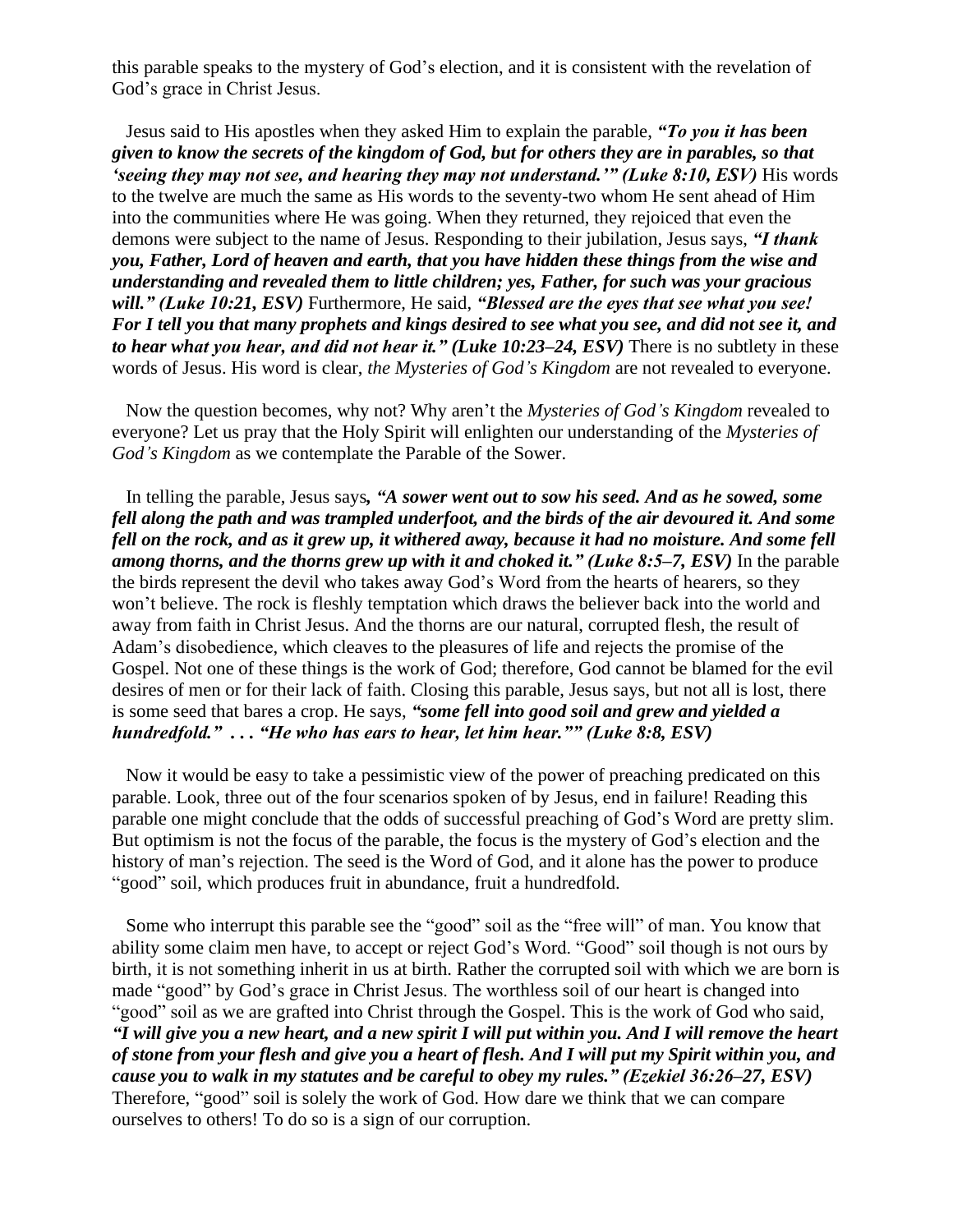For those who have difficulty understanding this, we need but look at a few passages of Holy Scripture. First knowing that Jesus was sent only to the lost sheep of Israel, St. John says, *"He came to his own, and his own people did not receive him. But to all who did receive him, who believed in his name, he gave the right to become children of God, who were born, not of blood nor of the will of the flesh nor of the will of man, but of God." (John 1:11–13, ESV)* Furthermore, St. Paul reminds us, *"you were dead in the trespasses and sins in which you once walked, following the course of this world, following the prince of the power of the air, the spirit that is now at work in the sons of disobedience— among whom we all once lived in the passions of our flesh, carrying out the desires of the body and the mind, and were by nature children of wrath, like the rest of mankind." (Ephesians 2:1–3, ESV)* Dead men cannot hear, they cannot decide. St. Paul then shows us how we were brought to life, saying, *"But God, being rich in mercy, because of the great love with which he loved us, even when we were dead in our trespasses, made us alive together with Christ—by grace you have been saved—" (Ephesians 2:4–5, ESV)* The spiritually dead are made alive through the grace of God who opens their ears that they may hear the Gospel and be saved. We also listen to our Lord's response to St. Peter when he confessed that Jesus is, *"the Christ, the Son of the living God." (Matthew 16:16, ESV)* Jesus says to him, *"Blessed are you, Simon Bar-Jonah! For flesh and blood has not revealed this to you, but my Father who is in heaven." (Matthew 16:17, ESV)* St. Peter's confession was not derived from human origin, but of divine origin. St. Paul tells us, *"For by grace you have been saved through faith. And this is not your own doing; it is the gift of God, not a result of works, so that no one may boast."* It is not because of our effort, our "free will" our "good" soil that we are saved, but salvation is solely the gift of God. Moreover, this gift is given us so that we may produce a crop a hundredfold. Thus, St. Paul concludes his comment regarding salvation through faith as a gift, by adding, *"For we are his workmanship, created in Christ Jesus for good works, which God prepared beforehand, that we should walk in them." (Ephesians 2:8–10, ESV)* Only by God's mercy are we given faith to believe in the Gospel that we may become Sowers in God's planting field.

Filled with this truth of Holy Scripture, we are emboldened knowing that by God's grace preaching will be successful, the seed of God's Word will grow and produce. Yes, the Word may encounter all sorts of obstacles, but there will always be those who hear the Word and be brought to faith by the mercy of God. Faith, after all, comes from hearing the Word of Christ, the Gospel (Rom. 10:17). Moreover, that soil which has been made "good" by God's grace, is cultivated, watered, and nourished by the Means of Grace: The Gospel proclaimed, Baptism, the Lord's Supper, and Absolution. Through the means the seed planted in "good" soil will grow and abundantly produce fruit for God's harvest at the heavenly banquet on the Last Day.

The writer to the Hebrews reminds us, *"For good news came to us just as to them, but the message they heard did not benefit them, because they were not united by faith with those who listened." (Hebrews 4:2, ESV)* The Parable of the Sower shows us both categories of listeners, those who hear and reject the Word of God and those who hear and retain His Word. For those who reject the Word, they are denied the gift of understanding the *Mysteries of God's Kingdom* and are lost. But to those who hear, they are brought to saving faith through the Word, they are given the gift of understanding the *Mysteries of God's Kingdom.* Those mysteries that are unveiled in the ministry of Jesus beginning from Nazareth where Jesus said, *"The time is fulfilled, and the kingdom of God is at hand; repent and believe in the gospel." (Mark 1:15, ESV)*

This mystery began at the incarnation of Christ Jesus who came in the flesh to be among His people, bringing with Him all of God's saving activities. The *Mysteries of God's Kingdom* are present wherever Jesus is, when He is speaking or when He is performing His messianic deeds.